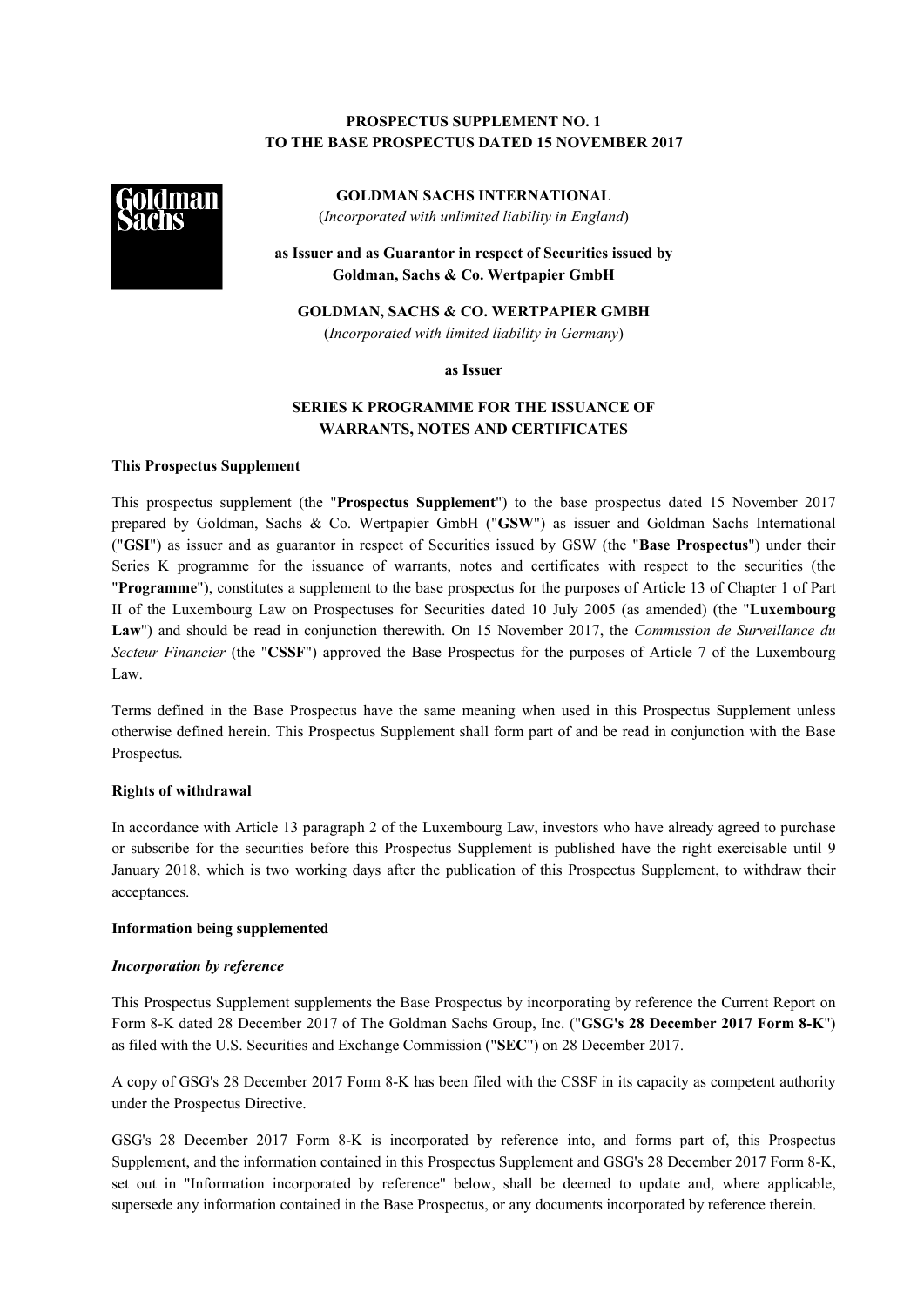This Prospectus Supplement and the document incorporated by reference into this Prospectus Supplement will be available on the website of the Luxembourg Stock Exchange at *[www.bourse.lu](http://www.bourse.lu/)*.

## **Information incorporated by reference**

#### *GSG's 28 December 2017 Form 8-K\**

| Item 8.01 | Other Events                                                                                                                              | Page 2 |
|-----------|-------------------------------------------------------------------------------------------------------------------------------------------|--------|
|           | Cautionary Note on Forward-Looking Statements                                                                                             | Page 2 |
|           | The nego number referenced chara in relation to the 20 December 2017 Form $9$ V relates to the erder in which the nego ennears in the DDF |        |

<sup>\*</sup>The page number referenced above in relation to the 28 December 2017 Form 8-K relates to the order in which the page appears in the PDF version of such document.

#### **Amendments to the Base Prospectus**

The Base Prospectus is amended and supplemented as follows:

#### 1. **Amendments to the section entitled "Documents Incorporated by Reference"**

The information in the section entitled "Documents Incorporated by Reference" of the Base Prospectus is amended and supplemented as follows:

(a) deleting the first paragraph of sub-section 1 entitled "Goldman Sachs International" (page 108 of the Base Prospectus) and replacing it with the following:

#### "1. **Goldman Sachs International**

GSI files documents and information with the Commission de Surveillance du Secteur Financier (the "**CSSF**"). The following documents, which GSI has filed with the CSSF, are hereby incorporated by reference into this Base Prospectus:

- (a) The Current Report on Form 8-K dated 28 December 2017 of The Goldman Sachs Group, Inc. ("**GSG's 28 December 2017 Form 8-K**") as filed with the SEC on 28 December 2017.
- (b) The Unaudited Quarterly Financial Report of GSI for the period ended 30 September 2017 ("**GSI's 2017 Third Quarter Financial Report**"), containing, in Part II, the Unaudited Financial Statements of GSI for the period ended 30 September 2017 ("**GSI's 2017 Third Quarter Financial Statements**").
- (c) The Current Report on Form 8-K dated 12 September 2017 of The Goldman Sachs Group, Inc. ("**GSG's 12 September 2017 Form 8-K**"), including Exhibit 99.1 ("**Exhibit 99.1 to GSG's 12 September 2017 Form 8-K**") as filed with the SEC on 12 September 2017.
- (d) The Annual Report for the fiscal year ended 31 December 2016 of GSI ("**GSI's 2016 Annual Report**"), containing, in Part II, the Directors' Report and Audited Financial Statements of GSI for the period ended 31 December 2016 ("**GSI's 2016 Financial Statements**").
- (e) The Annual Report for the fiscal year ended 31 December 2015 of GSI ("**GSI's 2015 Annual Report**"), containing, in Part II, the Directors' Report and Audited Financial Statements of GSI for the period ended 31 December 2015 ("**GSI's 2015 Financial Statements**").
- (b) inserting the following information in sub-section 1 entitled "Goldman Sachs International", immediately below the paragraph entitled "GSG's 12 September 2017 Form 8-K" under the subheading "Cross-Reference List" (pages 108 to 109 of the Base Prospectus):

**"GSG's 28 December 2017 Form 8-K\*\***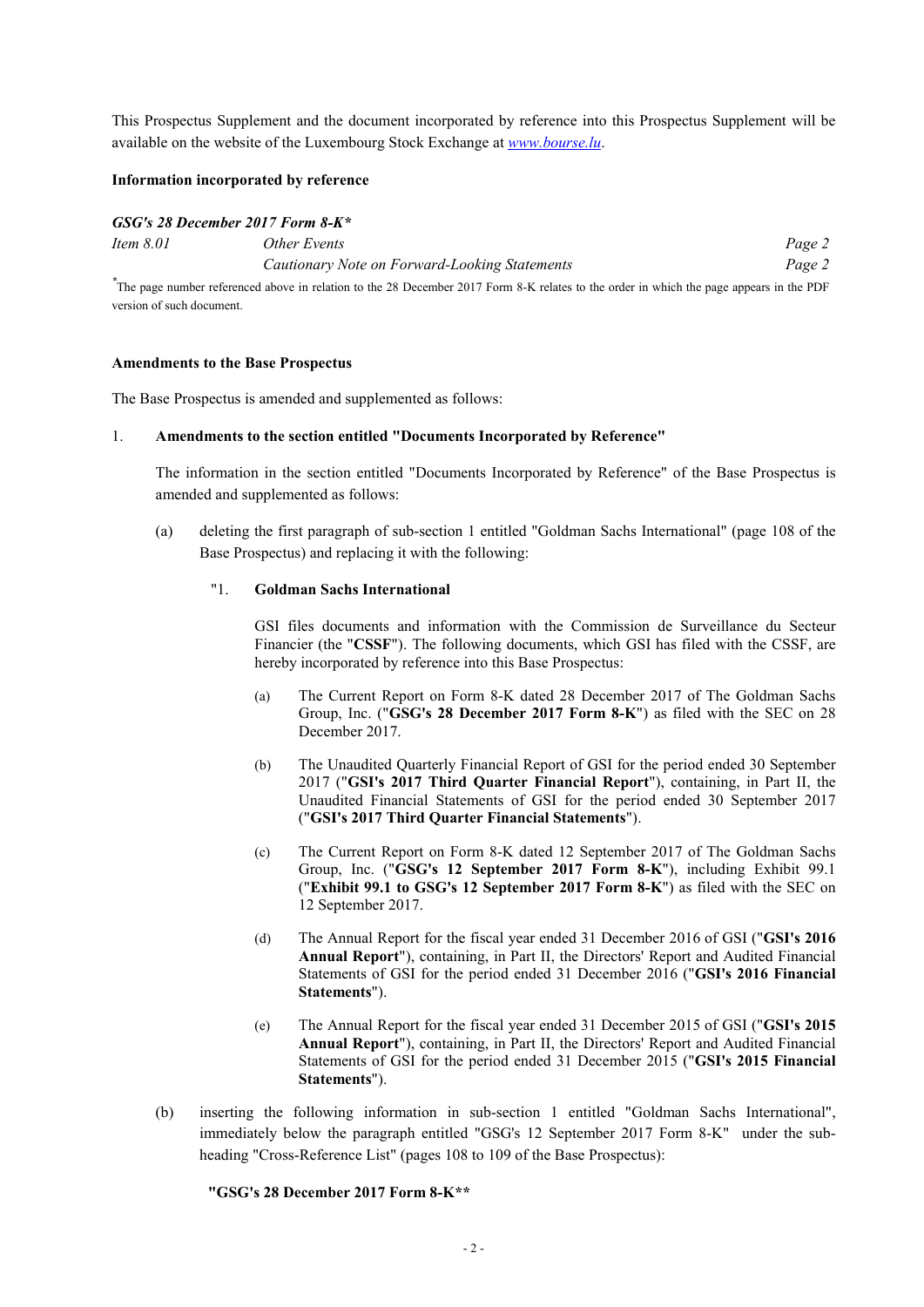Item 8.01 Other Events p. 2 Cautionary Note on Forward-Looking Statements p. 2

*\*\**The page number referenced above in relation to the 28 December 2017 Form 8-K relates to the order in which the page appears in the PDF version of such document. "

## 2. **Amendments to the section entitled "General Information"**

The information in the section entitled "General Information" is amended and supplemented by deleting subsection 5 entitled "Availability of Documents" (pages 722 to 723 of the Base Prospectus) and replacing it with the following:

# "**5. Availability of Documents**

For so long as any Securities shall be outstanding or may be issued under the Programme, copies of the following documents may be obtained free of charge upon request during normal business hours from the specified office of the Issuers and the office of the Paying Agent in Luxembourg and each of the Paying Agents:

- (a) the constitutional documents of GSI;
- (b) the constitutional documents of GSW;
- (c) GSI's 2017 Third Quarter Financial Report;
- (d) GSI's 2016 Annual Report;
- (e) GSI's 2015 Annual Report;
- (f) GSW's 2017 Interim Financial Statements;
- (g) GSW's 2016 Financial Statements;
- (h) GSW's 2015 Financial Statements;
- (i) GSG's 28 December 2017 Form 8-K;
- (j) GSG's 12 September 2017 Form 8-K;
- (k) the Guarantees;
- (l) the Programme Agency Agreement;
- (m) the Deed of Covenant or Cayman Deed of Covenant, as applicable;
- (n) the Final Terms for each Tranche or Series of Securities that are listed on the Official List of the Luxembourg Stock Exchange or any other stock exchange;
- (o) a copy of the Base Prospectus;
- (p) a copy of any supplement to the Base Prospectus and Final Terms; and
- (q) all reports, letters and other documents, balance sheets, valuations and statements by any expert any part of which is extracted or referred to in this Base Prospectus.

## **Responsibility**

Each of GSI and GSW accepts responsibility for the information given in this Prospectus Supplement and confirms that, having taken all reasonable care to ensure that such is the case, the information contained in this Prospectus Supplement is, to the best of their knowledge, in accordance with the facts and does not omit anything likely to affect its import.